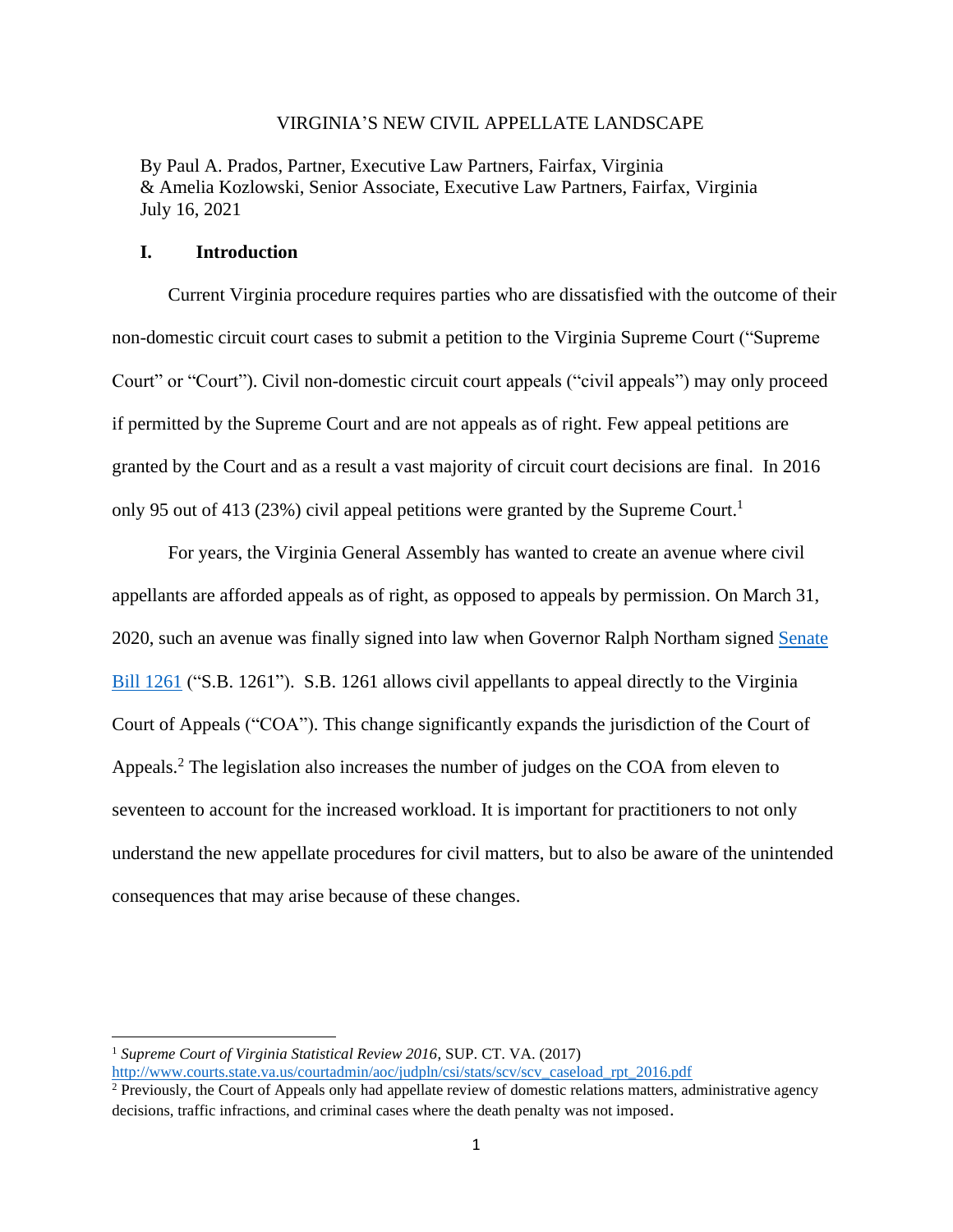# **II. Summary of Changes**

S.B. 1261 is over forty pages long and is divided into six sections. This article mainly focuses on sections I, III, and VI of S.B. 1261, as these sections will be of particular interest to civil practitioners. The first section of S.B. 1261 provides a redline markup of the changes to the existing Code. This section is by far the longest and although there are many amendments to the Code, we will highlight only a few important details.

[Virginia Code §](https://law.lis.virginia.gov/vacode/8.01-675.3/) 8.01- 675.3 prescribes the timeline for appealing civil cases to the Court of Appeals. A party is allowed the same amount of time to file their notice of appeal ("notice") to the Court of Appeals as they were to file their notice of appeal to the Supreme Court – thirty days from the date of the circuit court's decree or order. The General Assembly also added language to this section allowing "an extension… in the discretion of the Court of Appeals, in order to attain the ends of justice." It will be impossible to know what factors will be taken into consideration until the laws take effect and requests for extensions begin to be brought before the COA.

[Virginia Code § 17.1-405\(3\)](https://law.lis.virginia.gov/vacode/17.1-405/) gives an aggrieved party the right to appeal to the Court of Appeals from "any final judgment, order, or decree of a circuit court," with some limited exceptions. Whereas [Virginia Code § 8.01-670](https://law.lis.virginia.gov/vacode/title8.01/chapter26/section8.01-670/) confirms that appeals to the Supreme Court will still require permission.

Appeal bonds or irrevocable letters of credit are still addressed in Va. Code § [8.01-676.1](https://law.lis.virginia.gov/vacode/title8.01/chapter26.2/section8.01-676.1/) of the Virginia Code. Part A now applies solely to civil cases and otherwise remains largely unchanged. Part A states that "a party filing a notice of appeal of right to the Court of Appeals in a civil case shall simultaneously file an appeal bond or irrevocable letter of credit in the penalty of \$500, or such sum as the trial court may require." Pursuant to Part B an appellant still has 15

2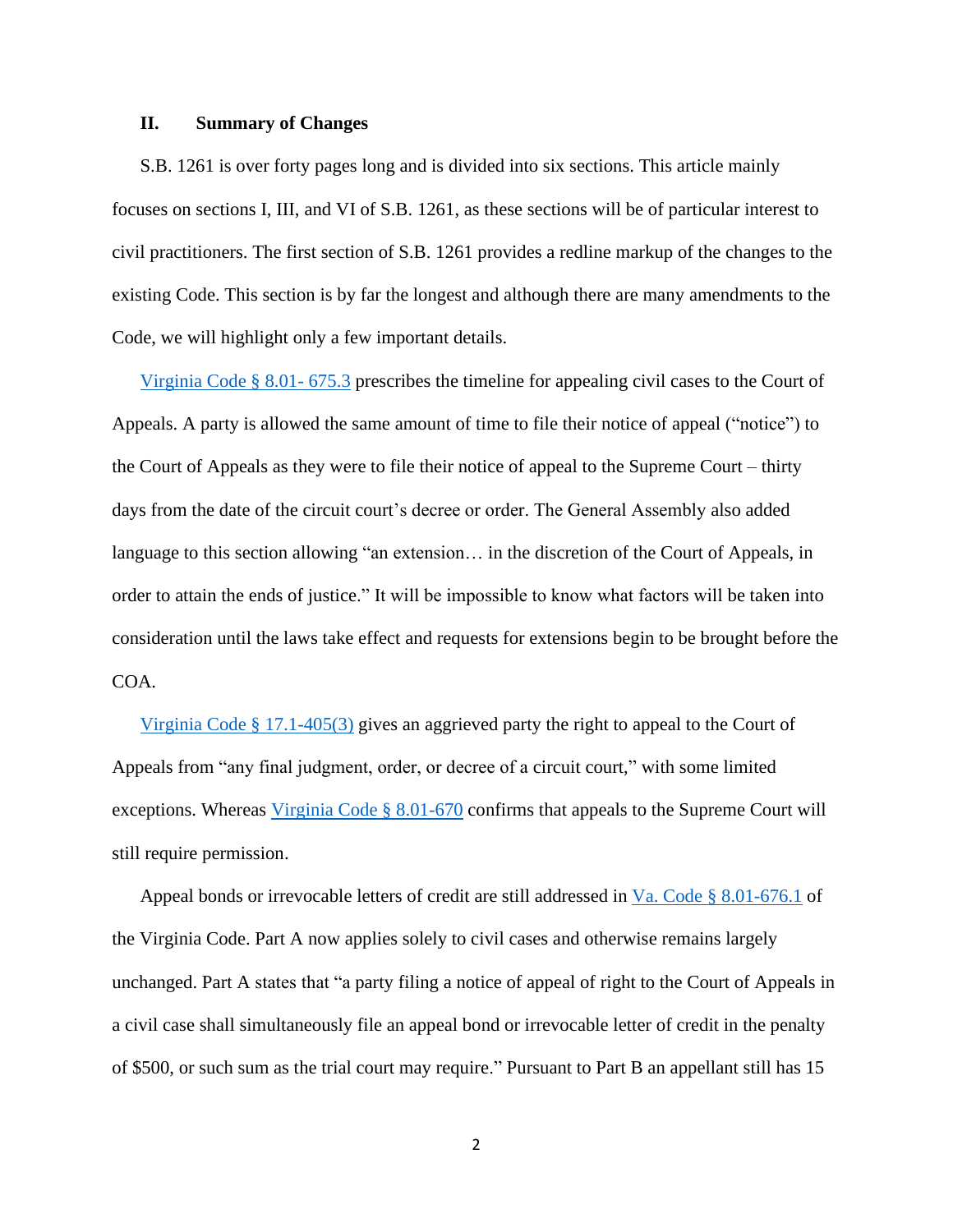days from the date the Certificate of Appeal is issued by the clerk to file the appeal bond or letter of credit.

Section II of S.B. 1261 repeals [Virginia Code](https://law.lis.virginia.gov/vacode/8.01-670.1) §§ 8.01-670.1 (appeal of interlocutory orders and decrees by permission; immunity) and [8.01-672](https://law.lis.virginia.gov/vacode/title8.01/chapter26/section8.01-672/) (jurisdictional amount).

Section III declares that any party who files their notice of appeal with the Supreme Court prior to January 1, 2022 will have their case heard, if their petition is granted, by the Supreme Court. Cases that fall into this category will not be impacted by the new provisions.

Section IV of S.B. 1261 applies only to criminal cases and section V is a directive to the Supreme Court's Executive Secretary.

The last section of Senate Bill 1261, section VI, states the "provision of this act amending 17.1-400 of the Code of Virginia shall become effective in due course and that the remaining provisions of this act shall become effective on January 1, 2022."

Read separately, sections III and IV seem unremarkable. However, if you read these two sections in conjunction with Virginia Code  $\S 8.01-675.3$  $\S 8.01-675.3$  several questions arise, including: 1) what is the last date a final order can be entered for an appellant to have the full 30 days to file their notice of appeal to the Supreme Court?; 2) can parties who want to be heard before the Supreme Court file a notice to the Supreme Court in December 2021?; and 3) what should you advise your client if they want to prevent the opposing party from appealing to the Court of Appeals? Answering these questions and understanding S.B. 1261's unintended consequences are important for practitioners who may face a civil appeal from the circuit court within the December 2021 timeframe.

3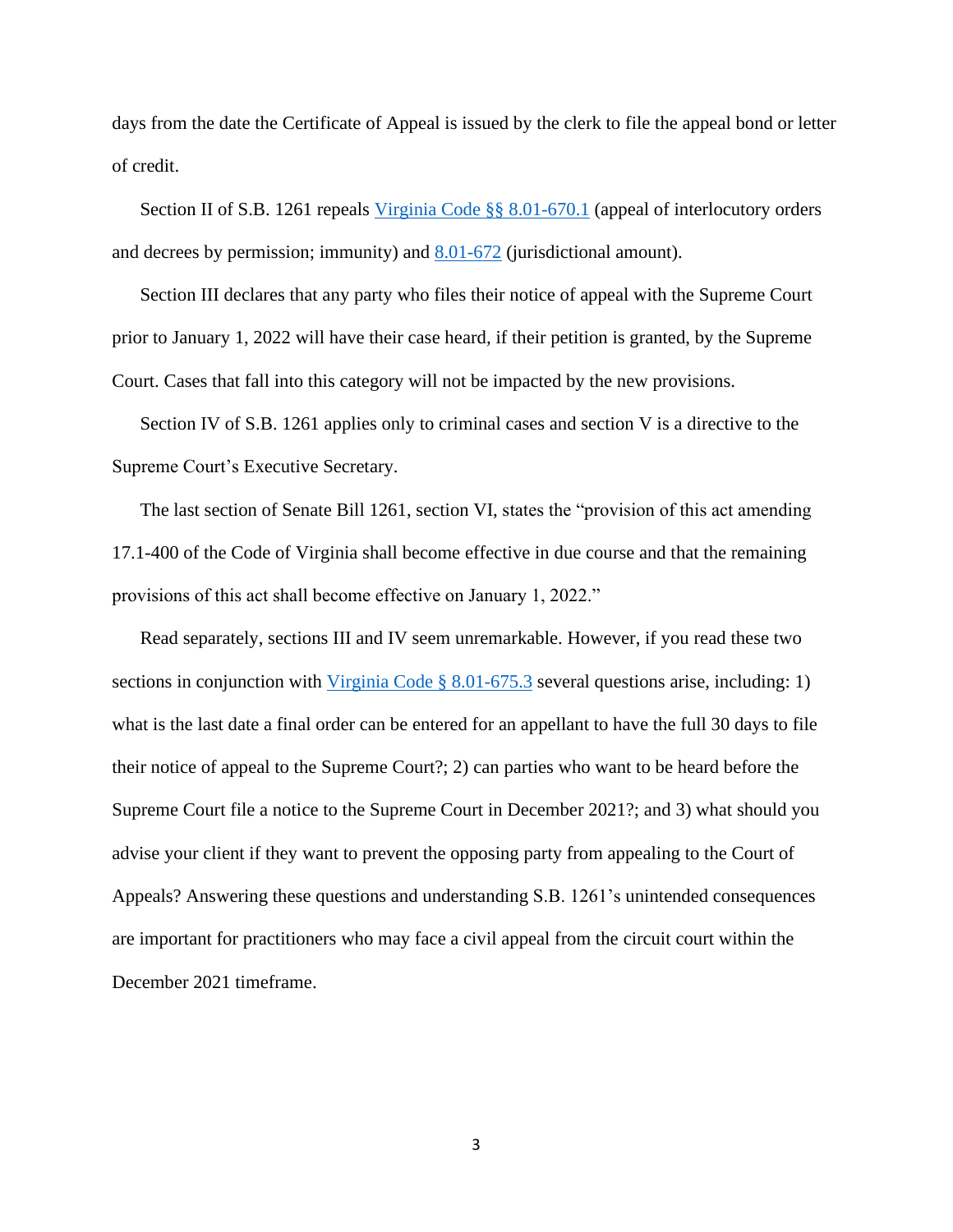# **III. Unintended Consequences**

Before we explore the unintended consequences of the new legislation it is important to review two important facts. First, pursuant to [Virginia Code §](https://law.lis.virginia.gov/vacode/8.01-675.3/#:~:text=Time%20within%20which%20appeal%20must%20be%20taken%3B%20notice.&text=When%20an%20appeal%20from%20an,pursuant%20to%20%C2%A7%2019.2%2D398.) 8.01-675.3, a party has 30 days to file a notice with the trial court. Second, the new amendments go into effect on January 1, 2022. Therefore, it can be concluded that the last date for when a final order can be entered and an appealing party *must* appeal to the Supreme Court of Virginia, as opposed to the Court of Appeals, is November 30th, 2021.<sup>3</sup> It is also clear that an appeal from a final order entered on or after January 1, 2022 will be heard by the Court of Appeals. Parties appealing from final orders entered between December 1, 2021 and December 30, 2021 have the option of filing their notice before the 30 day deadline, and therefore invoking the jurisdiction of the Supreme Court, or waiting until after January 1, 2022 to be guaranteed an appeal as of right<sup>4</sup>.

One might ask why a party who disagrees with a final order entered between December 1, 2021 and December 30, 2021 would opt to file their notice of appeal prior to the January 1, 2022 change. There are two potential answers to this question.

The first, least complicated answer, is that a party may opt to file their notice before January 1, 2022 if they are confident that their appeal will be granted by the Supreme Court and they do not want to risk having to go through a second round of appeals (from the Court of Appeals to the Supreme Court). Legal minds may differ, however, attorneys of XLP would rarely bet on the Supreme Court granting an appeal, as this approach is incredibly risky.

The second answer is to employ a defensive litigation tactic. Say you, an attorney representing Party A, have a trial or other final hearing against Party B in December 2021. The final order is entered at some point in December and your client is reasonably happy with the

<sup>&</sup>lt;sup>3</sup> All Virginia courts are closed on December 31 for New Year's Eve.

<sup>4</sup> All Virginia courts are closed on January 1 for New Year's Day.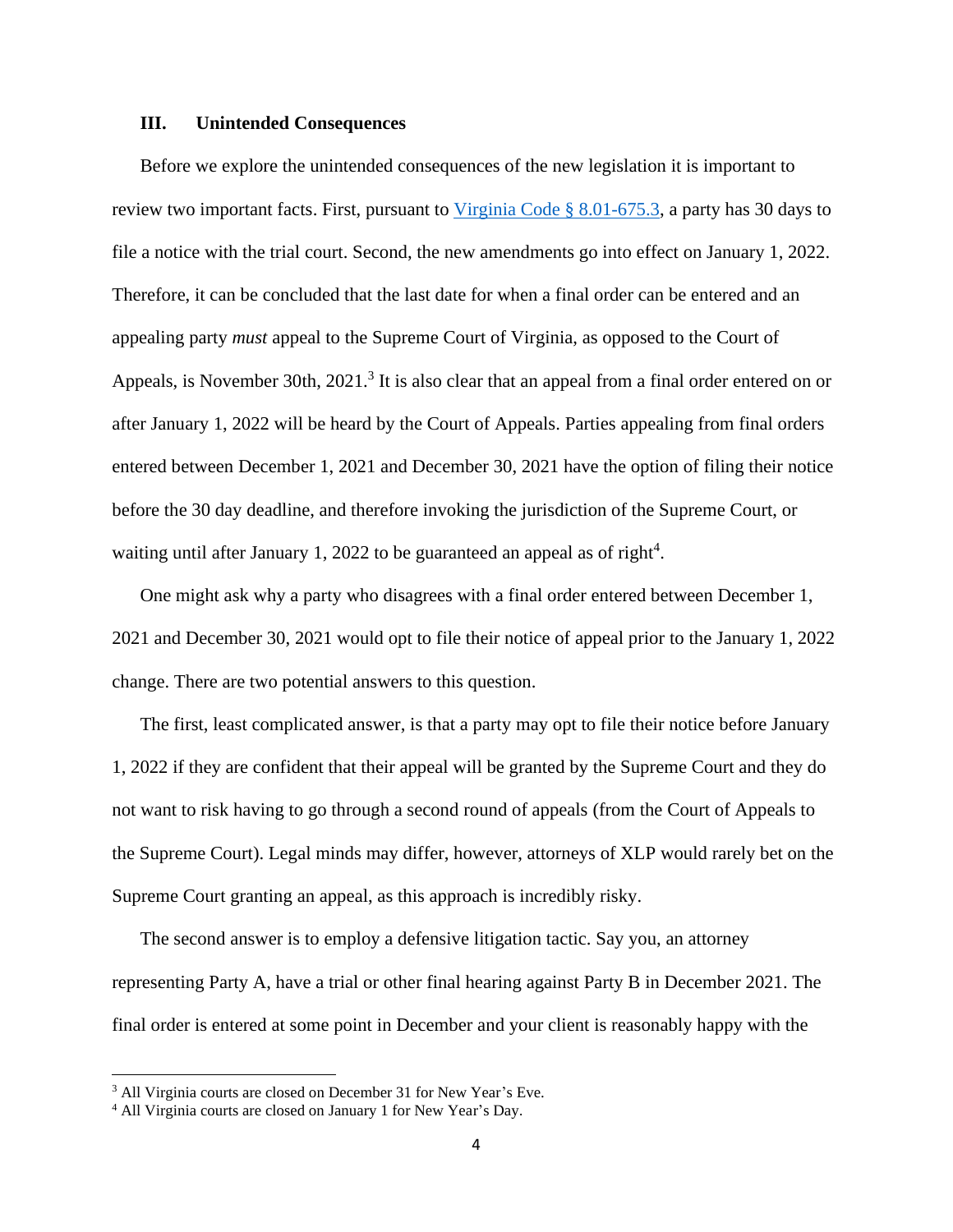outcome. Civil practitioners know that judges rarely award either party exactly what they seek in civil cases, however one party typically ends up much more satisfied with the outcome than the other. If Party B expresses dissatisfaction with the ruling and you wish to prevent them from appealing to the Court of Appeals, it would be to your client's advantage to file a notice of appeal to the Supreme Court before January 1, 2022. The likelihood that Party A's Petition will be granted by the Supreme Court is low, whereas Party B will be guaranteed an appeal as of right to the Court of Appeals if you do not file Party A's notice before January 1, 2022.

It should be noted that nothing in S.B. 1261 directly addresses what would happen if one party to a case files a notice prior to January 1, 2022 and an opposing party submits their notice after January 1, 2022. We are assuming for the purposes of this analysis that the Party who files a notice prior to January 1, 2022 would bind the second party to the Supreme Court's jurisdiction, as it seems unlikely that the later filed notice would be given preferential treatment.

To take the defensive analysis one step further let us consider what would happen if the Supreme Court granted your client's appeal and Party B filed a cross appeal. In this situation your client would still have the upper hand. Once your client withdraws their appeal, the cross appeal will automatically be dismissed.<sup>5</sup>

This defensive strategy, although very niche in application, can increase the likelihood that a circuit court's final order will stand, and may dramatically reduce the potential risks and costs of future litigation.

# **IV. Conclusion**

Senate Bill 1261 alters civil appeals procedure, expands the jurisdiction of the Court of Appeals, and increases the number of judges appointed to the Court of Appeals. The legislation's

<sup>5</sup>*See* VA. R. Sup. Ct. 5:18(4)(iii), unless the arty filing a petition for Cross Appeal also filed its own notice to the Supreme Court.